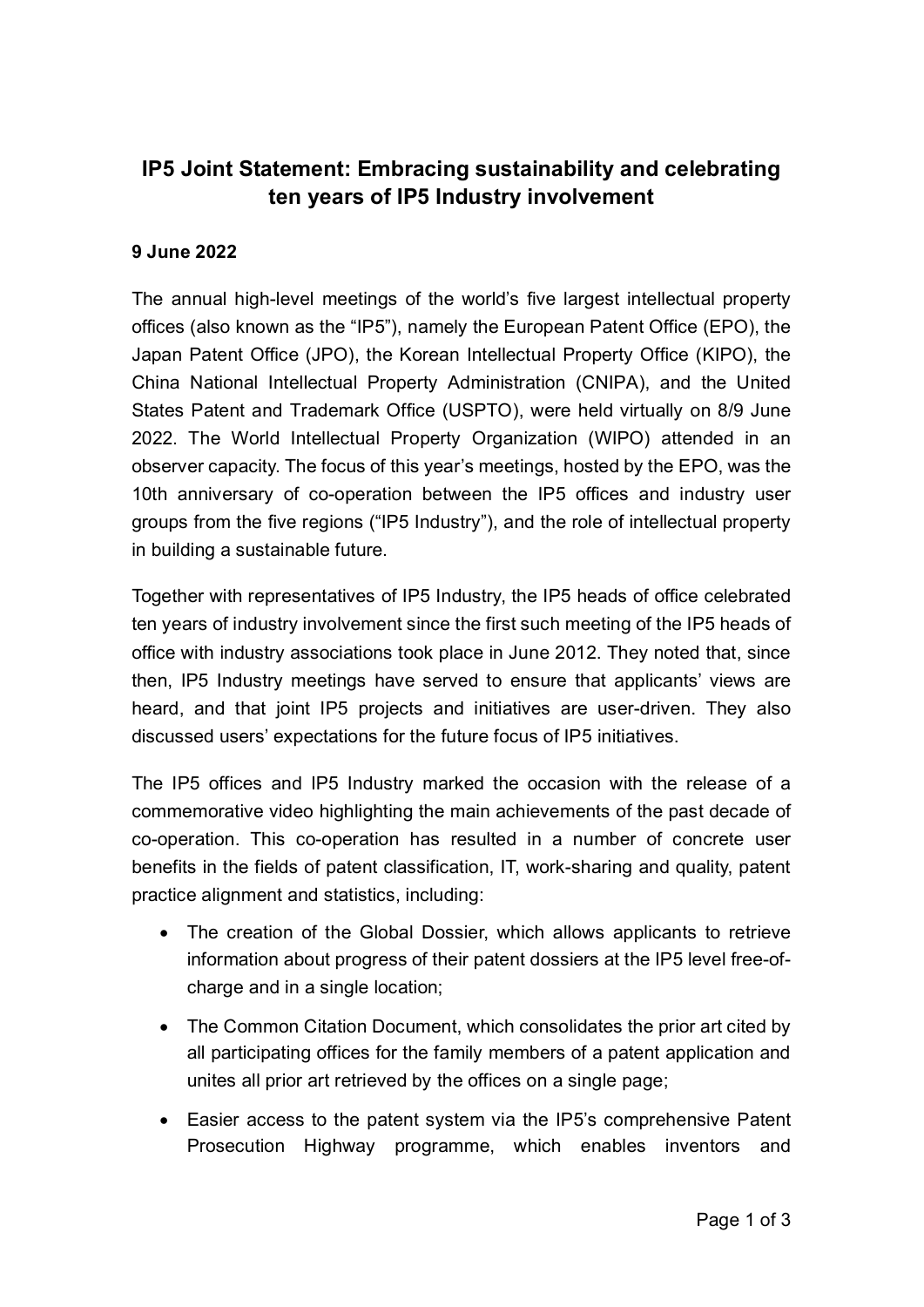businesses to obtain patents more quickly and efficiently;

• Alignment in the practices of the IP5 offices in order to make the patent process more transparent and more predictable for users, for example the uniform application of the unity of invention standard embedded in the PCT to international applications.

Most recently, the IP5 heads of office and IP5 Industry have agreed to step up their outreach activities to promote the benefits of IP to a broader audience and illustrate the role of innovation in forging a sustainable future.

To this end, the IP5 initiated a dialogue with IP5 Industry on the contribution of IP and the patent system to addressing global challenges as outlined in the United Nations Sustainable Development Goals (SDGs). In particular they discussed innovative solutions and industry's efforts in the field of clean and affordable energy (SDGs 7 and 9) and agreed that the IP system plays a key role in the development of mitigating technologies by providing incentives for inventors and supporting R&D. They also highlighted that by providing access to a wealth of technology-related information, the patent system can help inform policy-making and investment, by identifying trends in green innovation, and providing insights into the state of the energy transition.

The IP5 offices and industry recognised the IP5 framework as a strong partnership for supporting the SDGs, spurring innovation as a solution to global issues and a driver of socio-economic growth (SDG 17).

In this context, the IP5 heads of office agreed to focus future joint activities on:

(1) Optimising co-operation with IP5 Industry to ensure high-quality services and a user-friendly international patent landscape;

(2) Enhancing outreach and awareness-raising of the benefits of IP and the potential of innovation to support sustainability.

**For more information about ten years of IP5 Industry involvement,** please see:

• Commemorative video: "*[10 years of IP5](https://f.io/QtMwV7WI) Industry"*